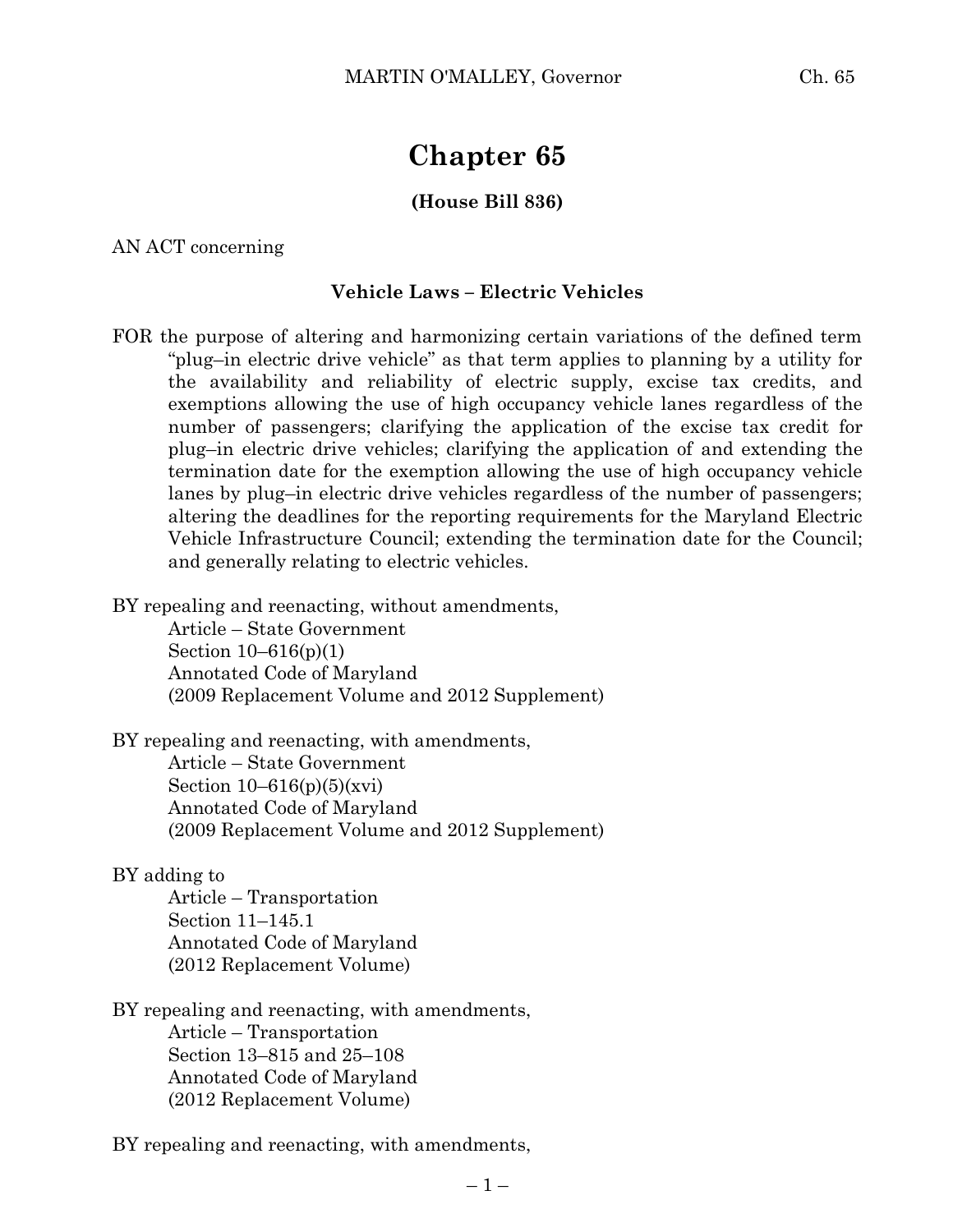Chapter 491 of the Acts of the General Assembly of 2010 Section 2

- BY repealing and reenacting, with amendments, Chapter 492 of the Acts of the General Assembly of 2010 Section 2
- BY repealing and reenacting, without amendments, Chapter 400 of the Acts of the General Assembly of 2011 Section 1(b)
- BY repealing and reenacting, with amendments, Chapter 400 of the Acts of the General Assembly of 2011 Section 1(h) and 2
- BY repealing and reenacting, without amendments, Chapter 401 of the Acts of the General Assembly of 2011 Section 1(b)
- BY repealing and reenacting, with amendments, Chapter 401 of the Acts of the General Assembly of 2011 Section 1(h) and 2

SECTION 1. BE IT ENACTED BY THE GENERAL ASSEMBLY OF MARYLAND, That the Laws of Maryland read as follows:

# **Article – State Government**

## 10–616.

(p) (1) Except as provided in paragraphs (2) through (5) of this subsection, a custodian may not knowingly disclose a public record of the Motor Vehicle Administration containing personal information.

(5) Notwithstanding the provisions of paragraphs (3) and (4) of this subsection, a custodian shall disclose personal information:

(xvi) for use by an electric company, as defined in  $\S$  1–101 of the Public Utilities Article, but only:

1. information describing a plug–in **ELECTRIC DRIVE** vehicle, as defined in § **[**25–108**] 11–145.1** of the Transportation Article, and identifying the address of the registered owner of the plug–in vehicle;

2. for use in planning for the availability and reliability of the electric power supply; and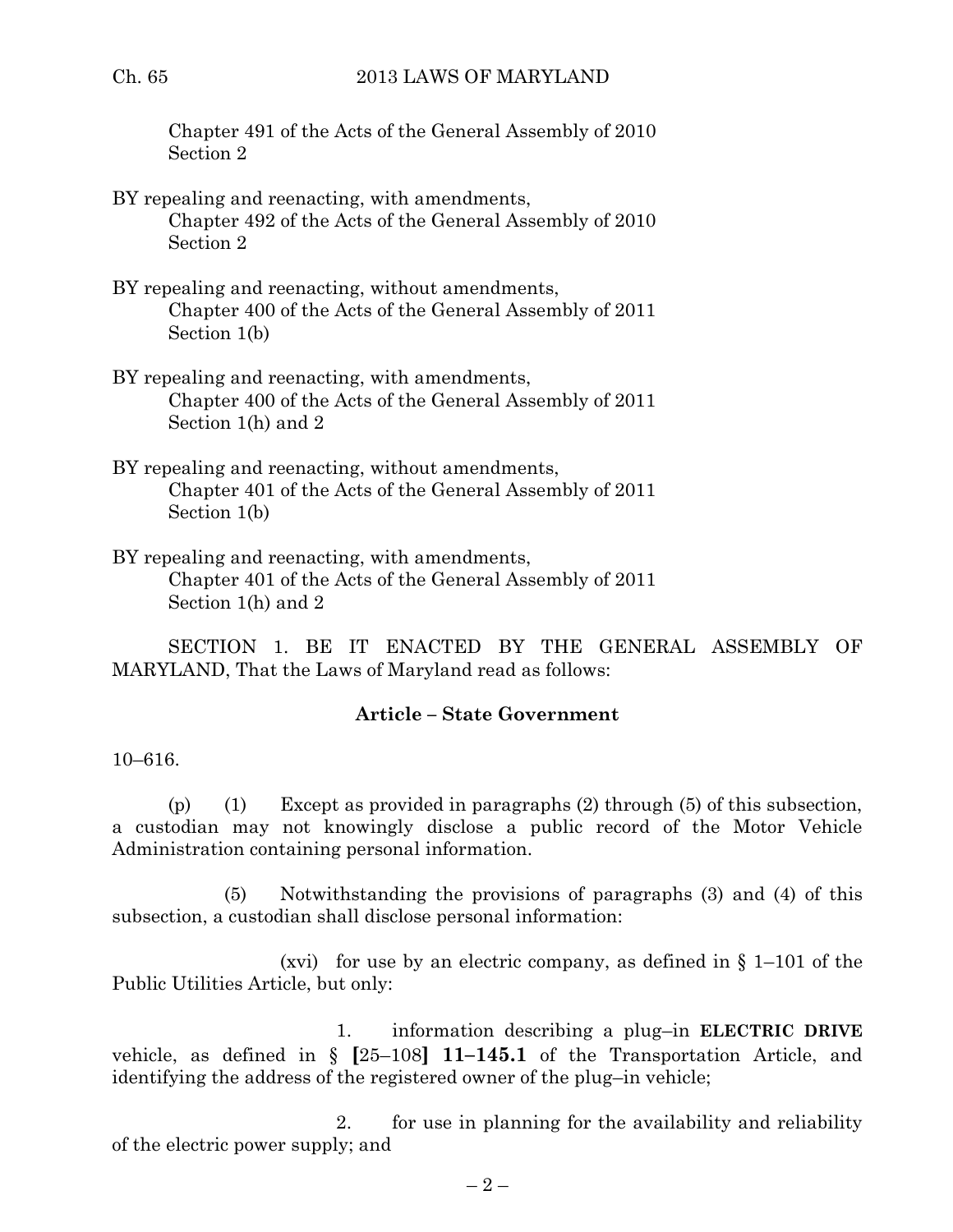3. if the information is not:

A. published or redisclosed, including redisclosed to an affiliate as defined in § 7–501 of the Public Utilities Article; or

B. used for marketing or solicitation purposes; and

# **Article – Transportation**

**11–145.1.**

**(A) "PLUG–IN ELECTRIC DRIVE VEHICLE" MEANS A MOTOR VEHICLE THAT:**

**(1) IS MADE BY A MANUFACTURER;**

**(2) IS MANUFACTURED PRIMARILY FOR USE ON PUBLIC STREETS, ROADS, AND HIGHWAYS;**

**(3) IS RATED AT NOT MORE THAN 8,500 POUNDS UNLOADED GROSS VEHICLE WEIGHT;**

**(4) HAS A MAXIMUM SPEED CAPABILITY OF AT LEAST 55 MILES PER HOUR; AND**

**(5) IS PROPELLED TO A SIGNIFICANT EXTENT BY AN ELECTRIC MOTOR THAT DRAWS ELECTRICITY FROM A BATTERY THAT:**

**(I) HAS A CAPACITY OF NOT LESS THAN 4 KILOWATT–HOURS FOR 4–WHEELED MOTOR VEHICLES AND NOT LESS THAN 2.5 KILOWATT–HOURS FOR 2–WHEELED OR 3–WHEELED MOTOR VEHICLES; AND**

**(II) IS CAPABLE OF BEING RECHARGED FROM AN EXTERNAL SOURCE OF ELECTRICITY.**

**(B) "PLUG–IN ELECTRIC DRIVE VEHICLE" INCLUDES A QUALIFYING VEHICLE THAT HAS BEEN MODIFIED FROM ORIGINAL MANUFACTURER SPECIFICATIONS.**

13–815.

(a) **[**(1)**]** In this **[**section the following words have the meanings indicated.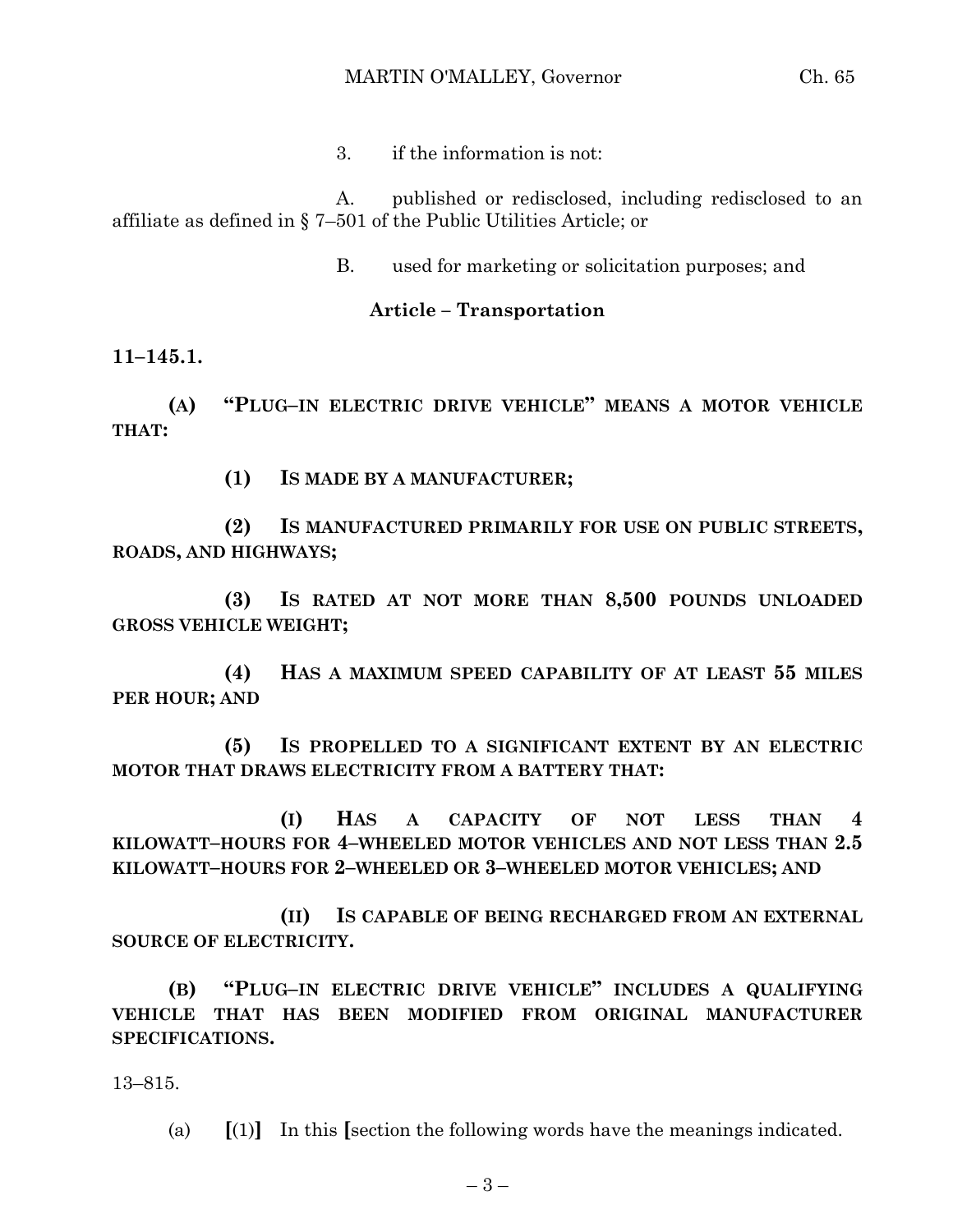(2) "Excise**] SECTION, "EXCISE** tax" means the tax imposed under § 13–809 of this subtitle.

**[**(3) "Qualified plug–in electric drive vehicle" means a motor vehicle that:

(i) Is made by a manufacturer;

(ii) Is manufactured primarily for use on public streets, roads,

and highways;

(iii) Has not been modified from original manufacturer specifications;

resale;

(iv) Is acquired for use or lease by the taxpayer and not for

(v) Is rated at not more than 8,500 pounds unloaded gross vehicle weight;

(vi) Has a maximum speed capability of at least 55 miles per hour;

(vii) Is propelled to a significant extent by an electric motor that draws electricity from a battery that:

1. For a 4–wheeled motor vehicle, has a capacity of not less than 4 kilowatt–hours;

2. For a 2–wheeled or 3–wheeled motor vehicle, has a capacity of not less than 2.5 kilowatt–hours; and

3. Is capable of being recharged from an external source of electricity; and

(viii) Is titled by the taxpayer on or after October 1, 2010, but before July 1, 2013.**]**

(b) **THIS SECTION APPLIES ONLY TO A PLUG–IN ELECTRIC DRIVE VEHICLE THAT:**

**(1) HAS NOT BEEN MODIFIED FROM ORIGINAL MANUFACTURER SPECIFICATIONS;**

 $-4-$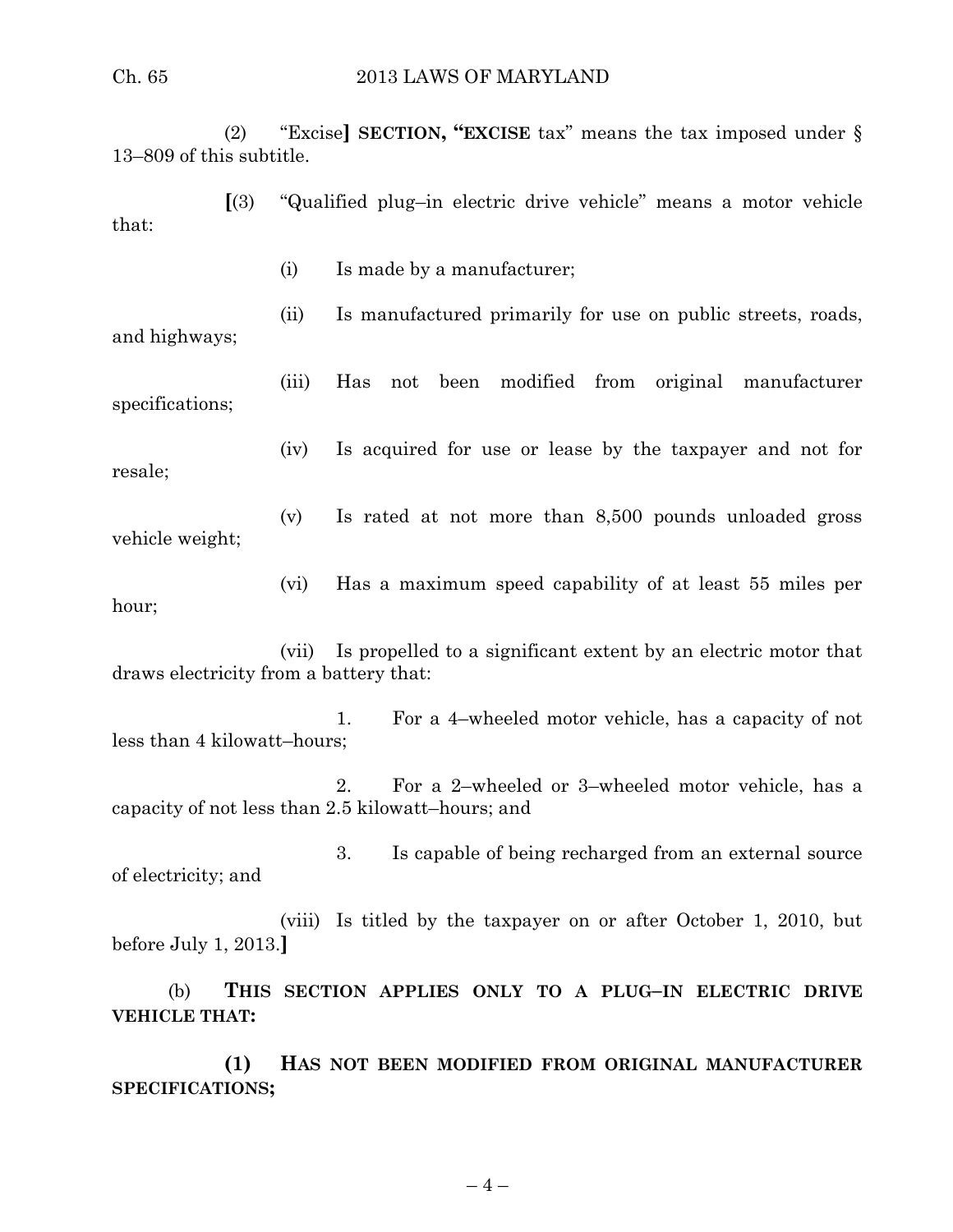**(2) IS ACQUIRED FOR USE OR LEASE BY THE TAXPAYER AND NOT FOR RESALE; AND**

# **(3) IS TITLED BY THE TAXPAYER ON OR AFTER OCTOBER 1, 2010, BUT BEFORE JULY 1, 2013.**

**(C)** (1) A credit is allowed against the excise tax imposed for a **[**qualified**]** plug–in electric drive vehicle.

(2) Subject to the limitations under subsections (c) through (e) of this section, the credit allowed under this section equals 100% of the excise tax imposed for a vehicle.

**[**(c)**] (D)** The credit allowed under this section may not exceed \$2,000.

**[**(d)**] (E)** The credit allowed under this section is limited to the acquisition of:

- (1) One vehicle per individual; and
- (2) 10 vehicles per business entity.

**[**(e)**] (F)** A credit may not be claimed under this section:

(1) For a vehicle unless the vehicle is registered in the State;

(2) Unless the manufacturer has already conformed to any applicable State or federal laws or regulations governing clean–fuel vehicle or electric vehicle purchases applicable during the calendar year in which the vehicle is titled; or

(3) For a vehicle that was initially registered in another state.

**[**(f)**] (G)** The Motor Vehicle Administration shall administer the credit under this section.

## 25–108.

(a) **[**(1)**]** In this **[**section the following words have the meanings indicated.

(2)**] SECTION,** "HOV lane" means a high occupancy vehicle lane, the use of which is restricted by a traffic control device during specified times to vehicles carrying at least a specified number of occupants.

**[**(3) "Plug–in vehicle" means a motor vehicle that: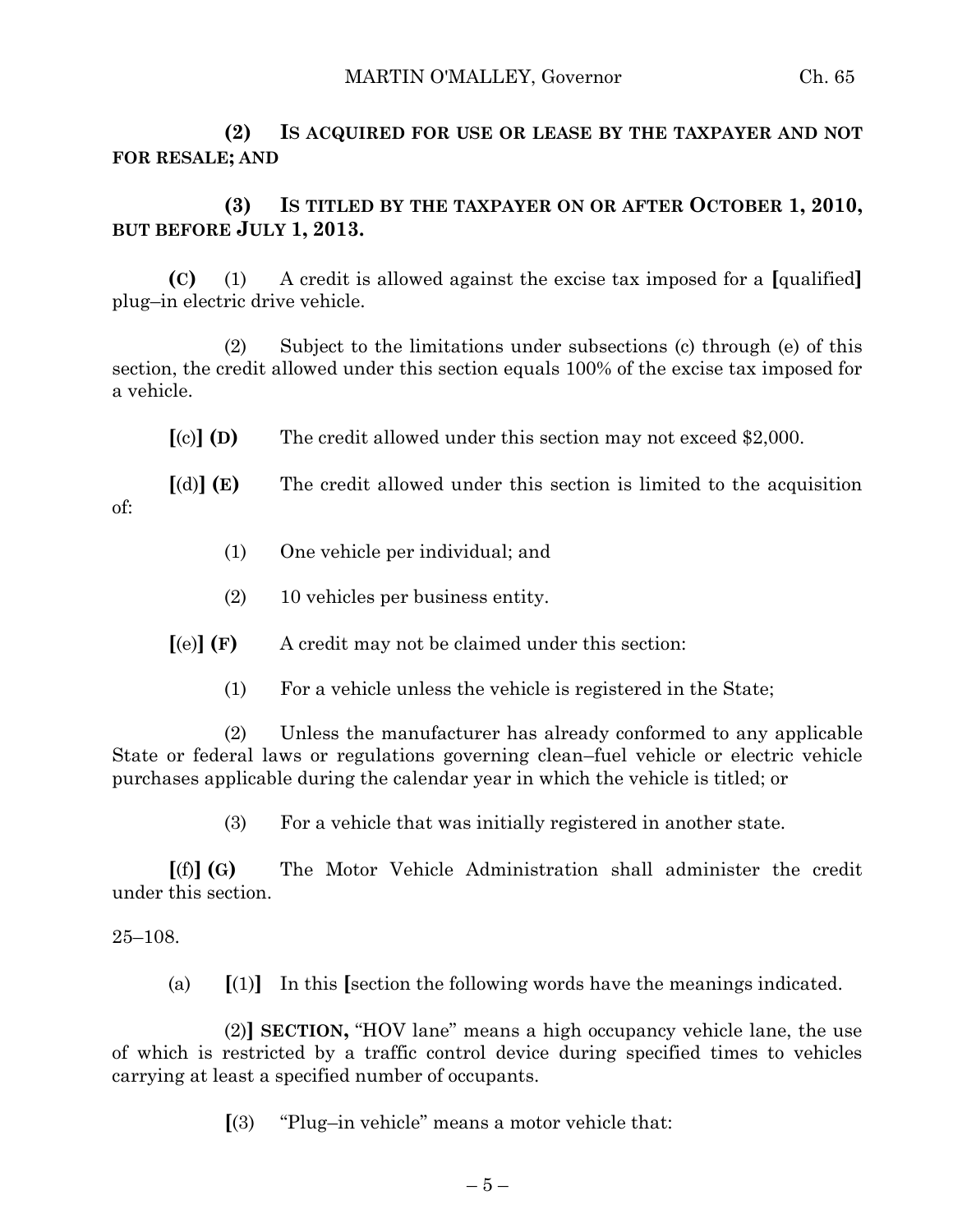#### Ch. 65 2013 LAWS OF MARYLAND

(i) Is made by a manufacturer;

(ii) Is manufactured primarily for use on public streets, roads, and highways;

(iii) Has not been modified from original manufacturer

(iv) Is rated at not more than 8,500 pounds unloaded gross vehicle weight;

(v) Has a maximum speed capability of at least 65 miles per hour; and

(vi) Is propelled to a significant extent by an electric motor that draws electricity from a battery that:

1. Has a capacity of not less than 4 kilowatt–hours for 4–wheeled motor vehicles and not less than 2.5 kilowatt–hours for 2–wheeled or 3–wheeled motor vehicles; and

2. Is capable of being recharged from an external source of electricity.**]**

(b) **THIS SECTION APPLIES ONLY TO A PLUG–IN ELECTRIC DRIVE VEHICLE THAT HAS A MAXIMUM SPEED CAPABILITY OF AT LEAST 65 MILES PER HOUR.**

**(C)** Whenever the State Highway Administration designates a portion of a highway as an HOV lane, the HOV lane may be used at all times by plug–in **ELECTRIC DRIVE** vehicles that have obtained a permit from the Administration under this section, regardless of the number of passengers in the vehicle.

**[**(c)**] (D)** (1) The Administration, the State Highway Administration, and the Department of State Police shall consult to design a permit to designate a vehicle as a plug–in **ELECTRIC DRIVE** vehicle authorized to use an HOV lane.

(2) The Administration may charge a fee, not to exceed \$20, for issuing a permit under this section.

(3) The Administration, on the recommendation of the State Highway Administration, may limit the number of permits issued to ensure HOV lane operations are not degraded to an unacceptable level.

– 6 –

specifications;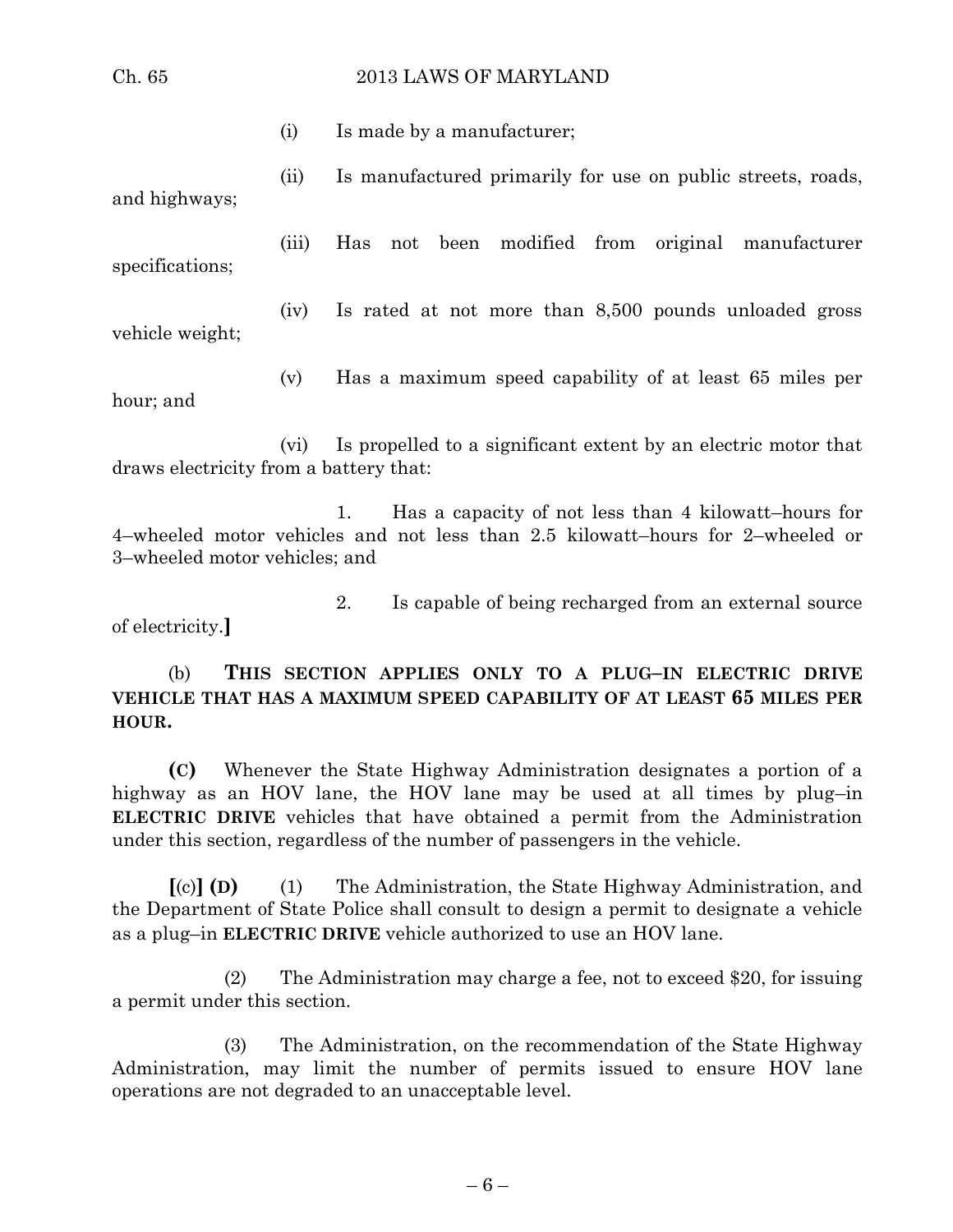**[**(d)**] (E)** On or before January 1 of each year, the Administration and the State Highway Administration jointly shall report to the Governor and, in accordance with § 2–1246 of the State Government Article, the General Assembly on the effect of the use of the plug–in **ELECTRIC DRIVE** vehicle permits issued under this section on the operation of HOV lanes in the State.

### **Chapter 491 of the Acts of 2010**

SECTION 2. AND BE IT FURTHER ENACTED, That this Act shall take effect October 1, 2010. It shall remain effective for a period of **[**3**] 7** years and, at the end of September 30, **[**2013**] 2017**, with no further action required by the General Assembly, this Act shall be abrogated and of no further force and effect.

### **Chapter 492 of the Acts of 2010**

SECTION 2. AND BE IT FURTHER ENACTED, That this Act shall take effect October 1, 2010. It shall remain effective for a period of **[**3**] 7** years and, at the end of September 30, **[**2013**] 2017**, with no further action required by the General Assembly, this Act shall be abrogated and of no further force and effect.

### **Chapter 400 of the Acts of 2011**

SECTION 1. BE IT ENACTED BY THE GENERAL ASSEMBLY OF MARYLAND, That:

(b) There is a Maryland Electric Vehicle Infrastructure Council.

(h) (1) On or before **[**January 1, 2012**] DECEMBER 1, 2013 AND DECEMBER 1, 2014**, the Council shall submit **[**an interim report**] INTERIM REPORTS** of its work and recommendations to the Governor and, subject to § 2–1246 of the State Government Article, the General Assembly.

(2) On or before **[**December 1, 2012**] JUNE 30, 2015**, the Council shall submit a final report of its work and recommendations to the Governor and, subject to § 2–1246 of the State Government Article, the General Assembly.

SECTION 2. AND BE IT FURTHER ENACTED, That this Act shall take effect July 1, 2011. It shall remain effective for a period of **[**2**] 4** years and, at the end of June 30, **[**2013**] 2015**, with no further action required by the General Assembly, this Act shall be abrogated and of no further force and effect.

### **Chapter 401 of the Acts of 2011**

SECTION 1. BE IT ENACTED BY THE GENERAL ASSEMBLY OF MARYLAND, That: